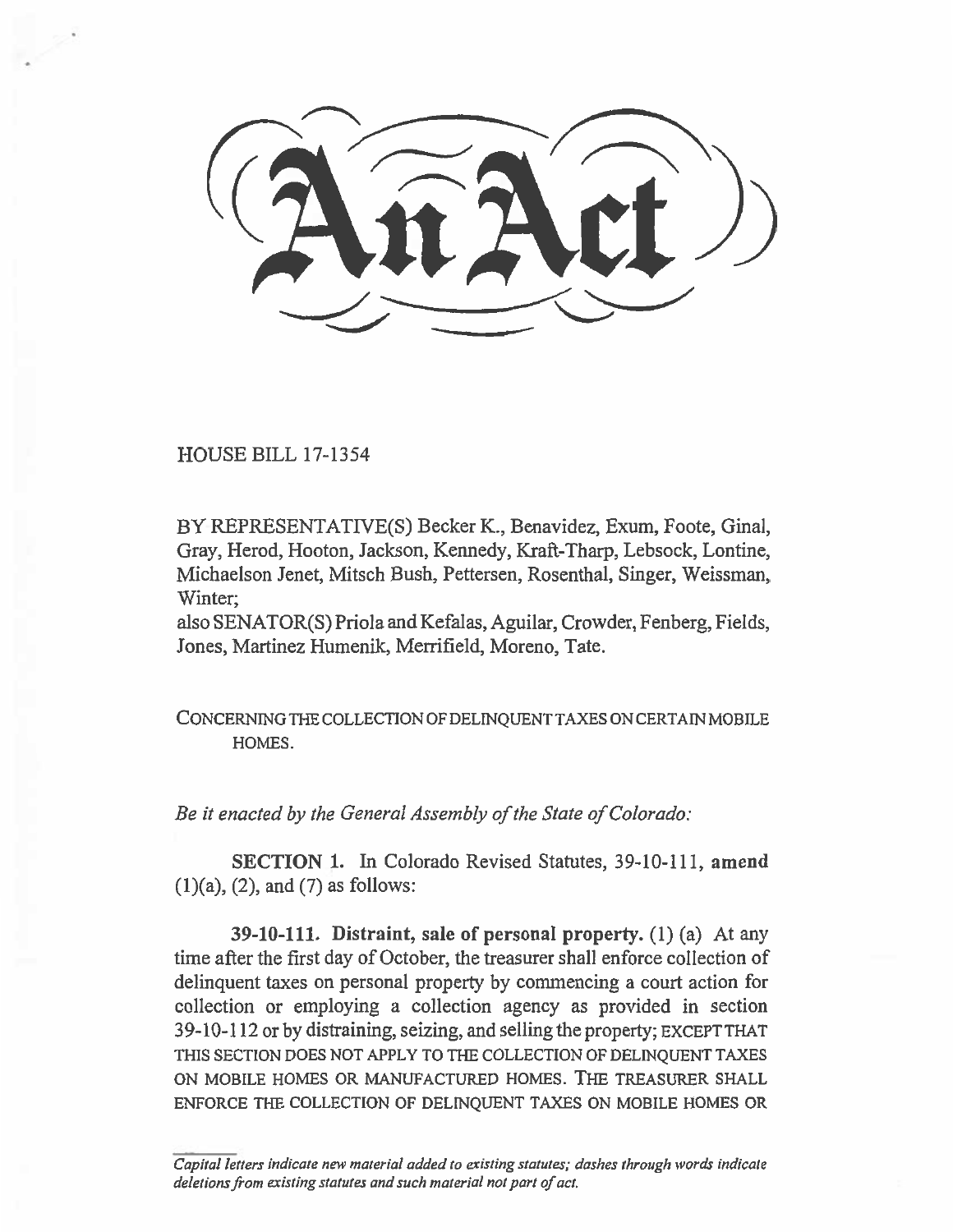MANUFACTURED HOMES PURSUANT TO SECTION 39-10-111.5. Whenever a distraint warrant is issued, it shall be served by the sheriff or a commissioned deputy or, at the discretion of the sheriff, by a private server of process hired for the purpose. Any cost incurred as a result of hiring a private server of process shall be paid by the sheriffs office, and the cost shall not exceed the amount specified in section  $30-1-104$  (1)(a).  $C.R.S.$ 

(2) Whenever any personal property is distrained and seized, the treasurer or his deputy shall make a list of such property and deliver a copy thereof to the owner of such property or to his OR HER agent, and, as to any mobile-home, to any lienholder of record, together with a statement of the amount demanded and notice of the time and place fixed for the sale of such property.

(7) In all cases of sale, the treasurer shall issue a certificate of sale to each purchaser, and such certificate shall be prima **facie** evidence of the right of the treasurer to make such sale and conclusive evidence of the regularity of the proceedings in conducting and making such sale. Except as provided in subsection (10) of this section with respect to mobile homes, The treasurer's certificate shall transfer to the purchaser all right, title, and interest of the owner in and to the property sold.

SECTION 2. In Colorado Revised Statutes, **add** 39-10-111.5 as follows:

**39-10-111.5. Distraint - sale - redemption - mobile homes. (1)** THIS SECTION APPLIES TO THE COLLECTION OF DELINQUENT TAXES ON MOBILE HOMES FOR WHICH A CERTIFICATE OF TITLE HAS BEEN ISSUED PURSUANT TO PART 1 OF ARTICLE 29 OF TITLE 38 AND THAT DOES NOT HAVE A CERTIFICATE OF PERMANENT LOCATION PURSUANT TO SECTION 38-29-202. FOR PURPOSES OF THIS SECTION, "MOBILE HOME" INCLUDES A MANUFACTURED HOME.

(2) **(a)** AT ANY TIME AFTER THE FIRST DAY OF OCTOBER, THE TREASURER MAY ENFORCE COLLECTION OF DELINQUENT TAXES ON MOBILE HOMES BY COMMENCING A COURT ACTION FOR COLLECTION OR EMPLOYING A COLLECTION AGENCY AS PROVIDED IN SECTION 39-10-112 OR BY DISTRAINING, SEIZING, AND SELLING THE MOBILE HOME. WHENEVER A DISTRAINT WARRANT IS ISSUED, IT SHALL BE SERVED BY THE SHERIFF OR A COMMISSIONED DEPUTY OR, AT THE DISCRETION OF THE SHERIFF, BY A

## PAGE 2-HOUSE BILL 17-1354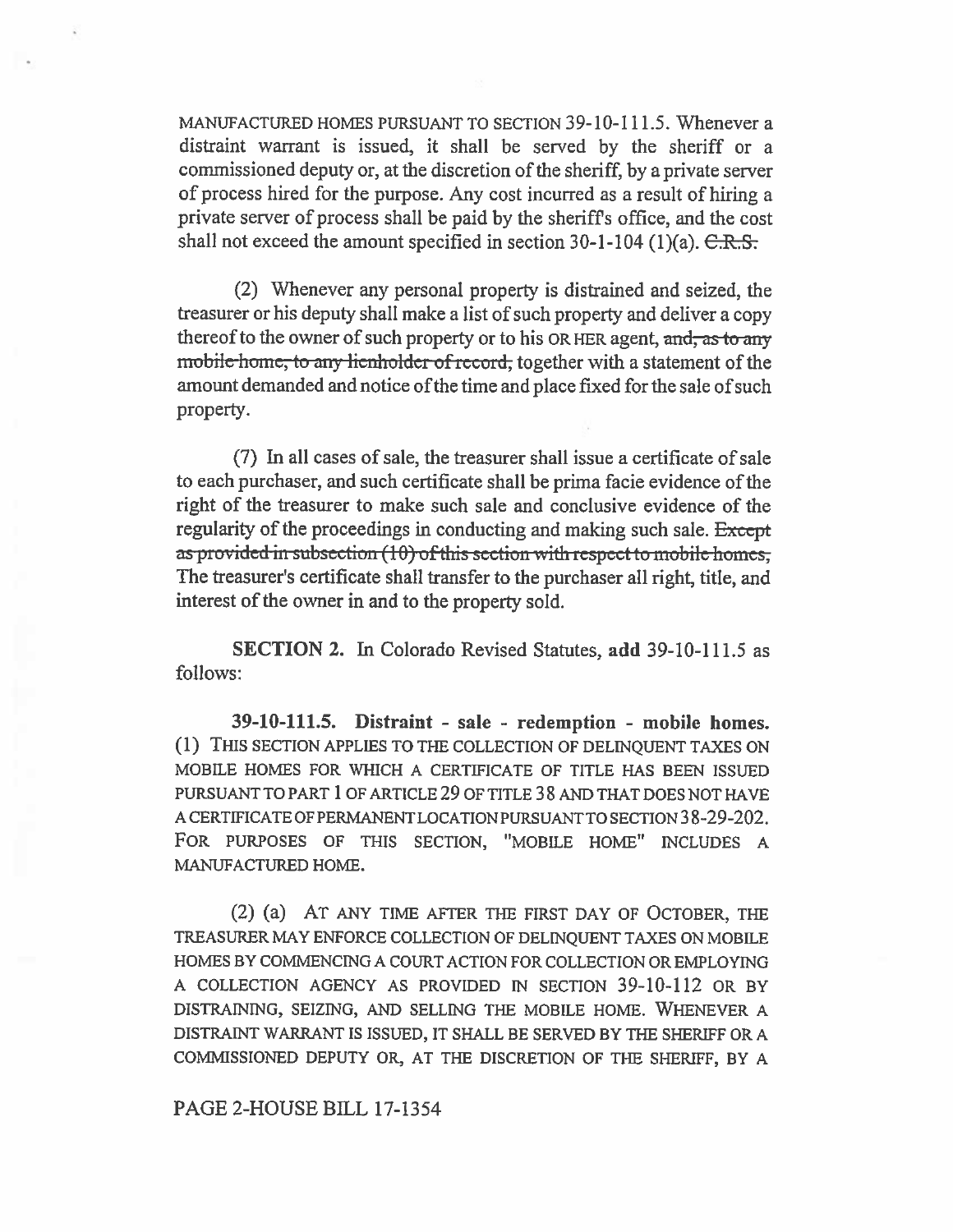PRIVATE SERVER OF PROCESS HIRED FOR THE PURPOSE. ANY COST INCURRED AS A RESULT OF HIRING A PRIVATE SERVER OF PROCESS SHALL BE PAID BY THE SHERIFF'S OFFICE, AND THE COST SHALL NOT EXCEED THE AMOUNT SPECIFIED IN SECTION  $30-1-104$  (1)(a).

(b) WHEN A MOBILE HOME UPON WHICH A DISTRAINT WARRANT HAS BEEN ISSUED OR WHICH IS SUBJECT TO SUCH WARRANT BY REASON OF DELINQUENCY HAS BEEN REMOVED TO ANOTHER COUNTY IN THE STATE, THE TREASURER OF THE COUNTY LEVYING THE TAX SHALL ISSUE A CERTIFICATE TO THE TREASURER OF THE COUNTY TO WHICH THE MOBILE HOME HAS BEEN REMOVED, RECITING THE AMOUNT OF TAXES AND DELINQUENT INTEREST UNPAID AND A DESCRIPTION OF THE MOBILE HOME TO BE DISTRAINED.

(c) THE TREASURER RECEIVING SUCH CERTIFICATE SHALL PROCEED TO DISTRAIN, SEIZE, AND SELL SUCH MOBILE HOME IN THE SAME MANNER AS IF IT WERE ORIGINALLY TAXED IN HIS OR HER COUNTY AND IF THE TREASURER PROCEEDS, HE OR SHE SHALL REMIT THE NET PROCEEDS, AFTER PAYMENT OF ANY SHERIFF'S FEES AND OTHER COSTS OF SEIZURE AND SALE, TO THE TREASURER WHO CERTIFIED THE DELINQUENCY.

(3) WHENEVER A MOBILE HOME IS DISTRAINED AND SEIZED, THE TREASURER, THE TREASURER'S DEPUTY, OR AN AUTHORIZED AGENT OF THE TREASURER SHALL DELIVER TO THE OWNER OF THE MOBILE HOME OR TO HIS OR HER AGENT, AND TO ANY LIENHOLDER OF RECORD, A STATEMENT OF THE AMOUNT DEMANDED AND NOTICE OF THE TIME AND PLACE FIXED FOR THE SALE OF THE MOBILE HOME.

(4) THE TREASURER, IN HIS OR HERDISCRETION, MAY SELL TAX LIENS ON MOBILE HOMES OR MAY STRIKE OFF TO THE COUNTY THE TAX LIENS BY DECLARING THEM COUNTY-HELD. IF A TAX LIEN ON A MOBILE HOME WILL BE SOLD, THE SALE SHALL BE IN ACCORDANCE WITH ARTICLE 11 OF THIS TITLE 39.

(5) REDEMPTIONS OF MOBILE HOMES SHALL BE IN ACCORDANCE WITH ARTICLE 12 OF THIS TITLE 39; EXCEPT THAT, AT THE DISCRETION OF THE TREASURER, LIENS ON MOBILE HOMES MAY BE WITHHELD FROM SALES TO INVESTORS.

(6) (a) (I) A MOBILE HOME THAT IS LOCATED ON LEASED LAND OR OTHER LAND NOT OWNED BY THE OWNER OF THE MOBILE HOME, INCLUDING,

PAGE 3-HOUSE BILL 17-1354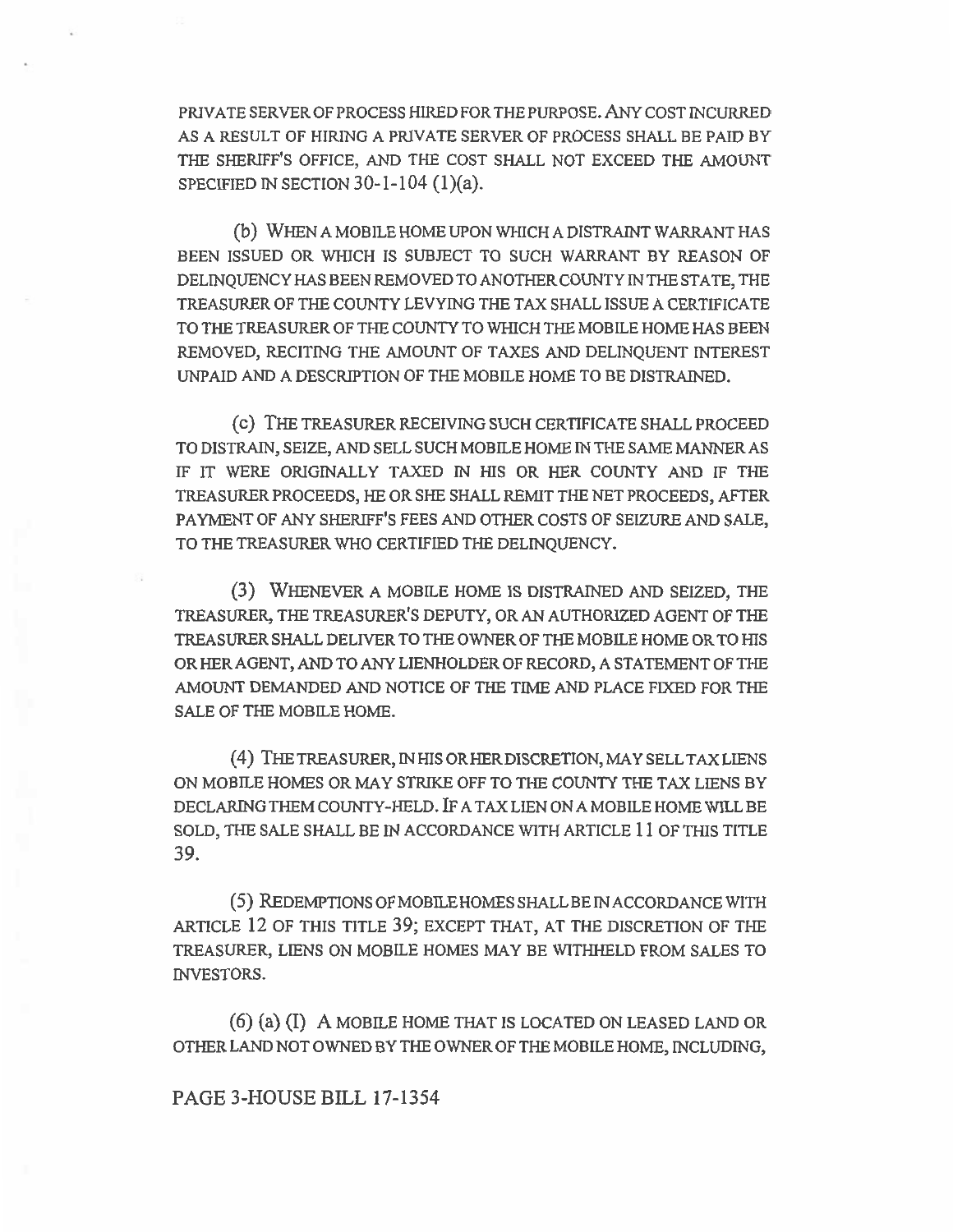BUT NOT LIMITED TO, LAND THAT WAS PREVIOUSLY OWNED BY THE OWNER OF THE MOBILE HOME AND THE OWNERSHIP OF WHICH WAS SUBSEQUENTLY ACQUIRED BY FORECLOSURE, AND THAT IS SOLD UNDER THE PROVISIONS OF THIS SECTION MAY BE REDEEMED BY THE OWNER THERE OF WITHIN ONE YEAR AFTER THE DATE OF THE SALE UPON PAYMENT TO THE TREASURER OF THE PROCEEDS OF THE SALE, INTEREST ON SUCH AMOUNT AT THE RATE THAT IS DETERMINED PURSUANT TO SECTION 39-12-103 (3), AND ALL TAXES DUE AND PAYABLE ON THE MOBILE HOME SUBSEQUENT TO THE TAX SALE, EXCEPT AS PROVIDED IN SUBSECTION (7) OF THIS SECTION.

(II) A MOBILE HOME THAT IS LOCATED ON LAND OWNED BY THE OWNER OF A MOBILE HOME AND THAT IS SOLD UNDER THE PROVISIONS OF THIS SECTION MAY BE REDEEMED BY THE OWNER THEREOF WITHIN THREE YEARS AFTER THE DATE OF THE SALE UPON PAYMENT TO THE TREASURER OF THE PROCEEDS OF THE SALE, INTEREST ON SUCH AMOUNT AT THE RATE THAT IS DETERMINED PURSUANT TO SECTION 39-12-103 (3), AND ALL TAXES DUE AND PAYABLE ON THE MOBILE HOME SUBSEQUENT TO THE TAX SALE, EXCEPT AS PROVIDED IN SUBSECTION (7) OF THIS SECTION.

(b) THE TREASURER SHALL RETURN THE PROCEEDS OF THE SALE, INTEREST, AND ALL TAXES DUE AND PAYABLE ON THE MOBILE HOME SUBSEQUENT TO THE TAX SALE TO THE PURCHASER OR LAWFUL HOLDER OF THE CERTIFICATE OF SALE. ON OR BEFORE THIRTY DAYS PRIOR TO THE CLOSE OF THE REDEMPTION PERIOD, THE TREASURER SHALL NOTIFY THE OWNER OF THE MOBILE HOME AND ANY LIENHOLDER OF RECORD IN THE DEPARTMENT OF REVENUE AND SECRETARY OF STATE, BY PERSONAL DELIVERY OR BY CERTIFIED OR REGISTERED MAIL TO HIS OR HER LAST-KNOWN ADDRESS, THAT A TREASURER'S CERTIFICATE OF OWNERSHIP FOR THE MOBILE HOME MAY BE ISSUED TO THE PURCHASER OR LAWFUL HOLDER OF THE CERTIFICATE OF SALE AT THE CLOSE OF THE REDEMPTION PERIOD UNLESS SUCH PAYMENT IS MADE. UPON REDEMPTION, THE TREASURER SHALL NOTIFY THE DEPARTMENT OF REVENUE THAT REDEMPTION HAS BEEN MADE AND THEREAFTER RELEASE THE TAX SALE LIEN FILED AGAINST THE MOBILE HOME.

(c) IF THE OWNER HAS NOT EXERCISED HIS OR HER RIGHT OF REDEMPTION AND AFTER THE CLOSE OF THE REDEMPTION PERIOD, THE PURCHASER OR LAWFUL HOLDER OF THE CERTIFICATE OF SALE MAY APPLY TO THE TREASURER FOR A TREASURER'S CERTIFICATE OF OWNERSHIP FOR THE MOBILE HOME. UPON RECEIPT OF SUCH APPLICATION, THE TREASURER SHALL ISSUE A TREASURER'S CERTIFICATE OF OWNERSHIP TO SUCH PURCHASER OR

## PAGE 4-HOUSE BILL 17-1354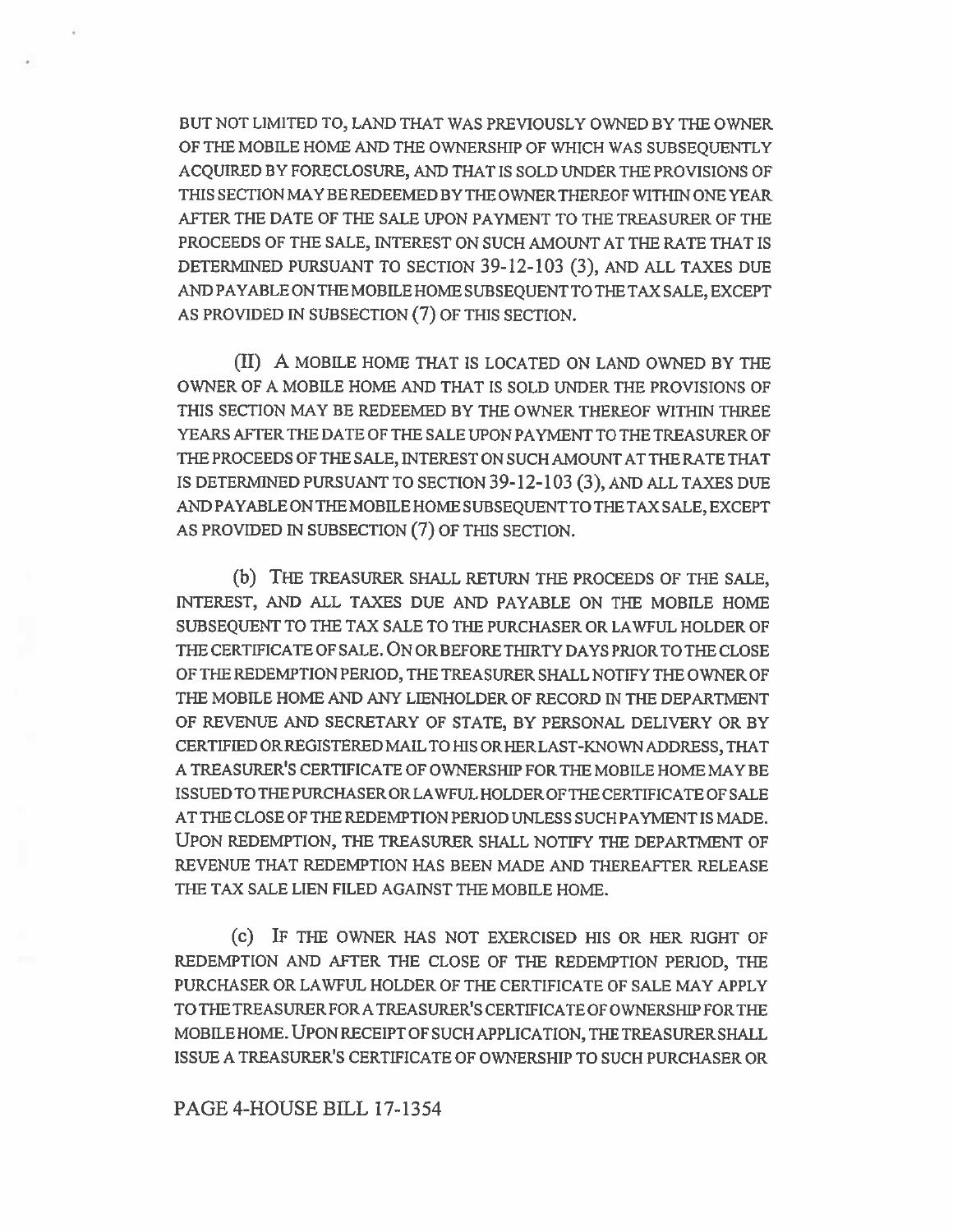HOLDER, AND SUCH CERTIFICATE OF OWNERSHIP SHALL TRANSFER TO HIM OR HER ALL RIGHT, TITLE, AND INTEREST IN AND TO THE MOBILE HOME. SUCH CERTIFICATE OF OWNERSHIP SHALL, UPON APPLICATION, ENTITLE THE PURCHASER OR HOLDER THEREOF TO A CERTIFICATE OF TITLE TO BE ISSUED AND FILED PURSUANT TO PART 1 OF ARTICLE 6 OF TITLE 42.

(d) ANY SURPLUS OF THE SALE PROCEEDS OVER AND ABOVE THE TAXES, DELINQUENT INTEREST, AND COSTS OF MAKING THE SEIZURE AND ADVERTISING THE SALE OF A MOBILE HOME SHALL BE CREDITED TO THE COUNTY GENERAL FUND, AND A WRITTEN ACCOUNT OF THE SALE SHALL BE FURNISHED TO THE OWNER.

(7) WHERE A MOBILE HOME HAS BEEN DECLARED TO BE PURCHASED BY THE COUNTY AT THE TAX SALE AND WHERE THE ACTUAL VALUE OF THE MOBILE HOME AS SHOWN ON THE ASSESSMENT ROLL HAS BEEN DETERMINED BY THE ASSESSOR TO BE LESS THAN ONE THOUSAND DOLLARS, THE REDEMPTION PERIOD FOR SUCH MOBILE HOME SHALL BE SIXTY DAYS. THE ASSESSOR'S DETERMINATION OF VALUE SHALL BE DEEMED ACCURATE ABSENT A SHOWING OF NEGLIGENCE ON THE PART OF THE ASSESSOR. ON OR BEFORE TEN DAYS PRIOR TO THE CLOSE OF THE REDEMPTION PERIOD, THE TREASURER SHALL NOTIFY THE OWNER OF THE MOBILE HOME AND ANY LIENHOLDER OF RECORD IN THE DEPARTMENT OF REVENUE AND SECRETARY OF STATE, BY PERSONAL DELIVERY OR BY CERTIFIED ORREGISTERED MAIL TO THE LAST-KNOWN ADDRESS, THAT THE MOBILE HOME SHALL BE DECLARED CONDEMNED AND SHALL BE DISPOSED OF AT THE END OF THE REDEMPTION PERIOD. THE TREASURER HAS THE AUTHORITY TO SO DECLARE A MOBILE HOME CONDEMNED AFTER THE REDEMPTION PERIOD HAS TERMINATED. AFTER THE TITLED MOBILE HOME IS DECLARED CONDEMNED, IT MAY BE DISPOSED OF AS THE TREASURER DEEMS APPROPRIATE.

**SECTION 3.** In Colorado Revised Statutes, 39-10-111, **repeal (10) and (12).** 

**SECTION 4. Act subject to petition - effective date.** This act takes effect at 12:01 a.m. on the day following the expiration of the ninety-day period after fmal adjournment of the general assembly (August 9, 2017, if adjournment sine die is on May 10, 2017); except that, if a referendum petition is filed pursuant to section 1 (3) of article V of the state constitution against this act or an item, section, or part of this act within such period, then the act, item, section, or part will not take effect unless

PAGE 5-HOUSE BILL 17-1354